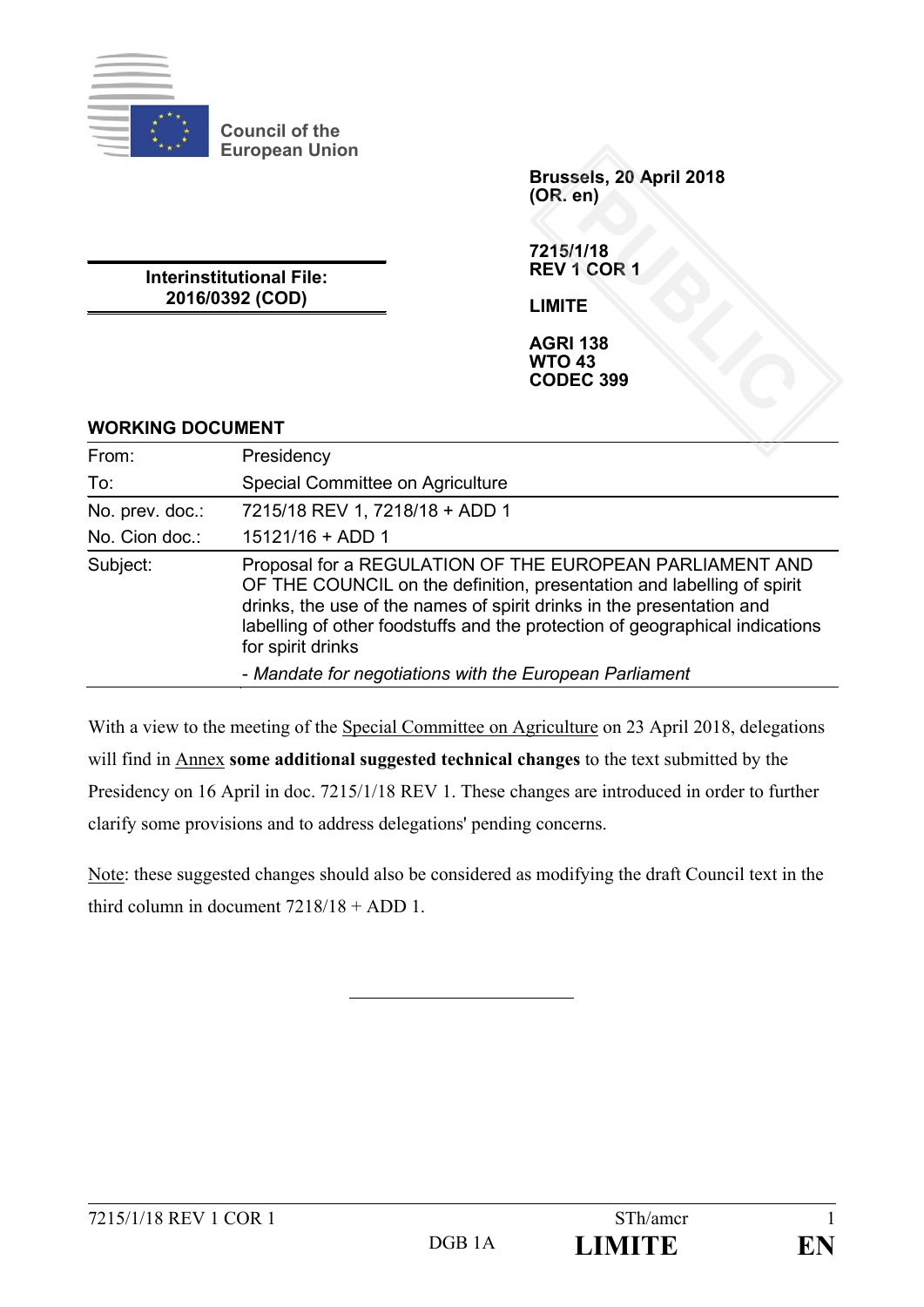## Recital (17) should be read as follows:

"(17) Concerning the protection of geographical indications, it is important to have due regard to the Agreement on Trade-Related Aspects of Intellectual Property Rights ('TRIPS Agreement'), and in particular Articles 22 and 23 thereof, and to the General Agreement on Tariffs and Trade ('GATT Agreement') **including Article V thereof on freedom of transit,** which were approved by Council Decision 94/800/EC<sup>[1](#page-1-0)</sup>. Within such legal framework, in order to strengthen **geographical indication protection and to combat counterfeiting more effectively, such protection should also apply with regard to goods entering the customs territory of the Union without being released for free circulation, and placed under customs special procedures such as transit, storage, specific use or processing**."

### Article  $9a(1)(b)(ii)$  should be read as follows:

"**(ii) the proportion of each alcoholic ingredient is indicated in the same visual field as the allusion, in descending order of quantities used. That proportion shall be equal to the percentage by volume of pure alcohol it represents in the total pure alcohol content by volume of the mixture.**"

# Article 11(2b), first subparagraph, should be read as follows:

"**Where a spirit drink has undergone mixing or blending, the legal names provided for under one or more categories of spirit drinks set out in Annex II or one or more geographical indications may only be indicated under the condition that they appear solely in a list of the alcoholic ingredients appearing in the same visual field as the legal name of the spirit drink.**"

 $\overline{a}$ 

<span id="page-1-0"></span>**<sup>1</sup>** Council Decision 94/800/EC of 22 December 1994 concerning the conclusion on behalf of the European Community, as regards matters within its competence, of the agreements reached in the Uruguay Round multilateral negotiations (1986-1994) (OJ L 336, 23.12.1994, p. 1).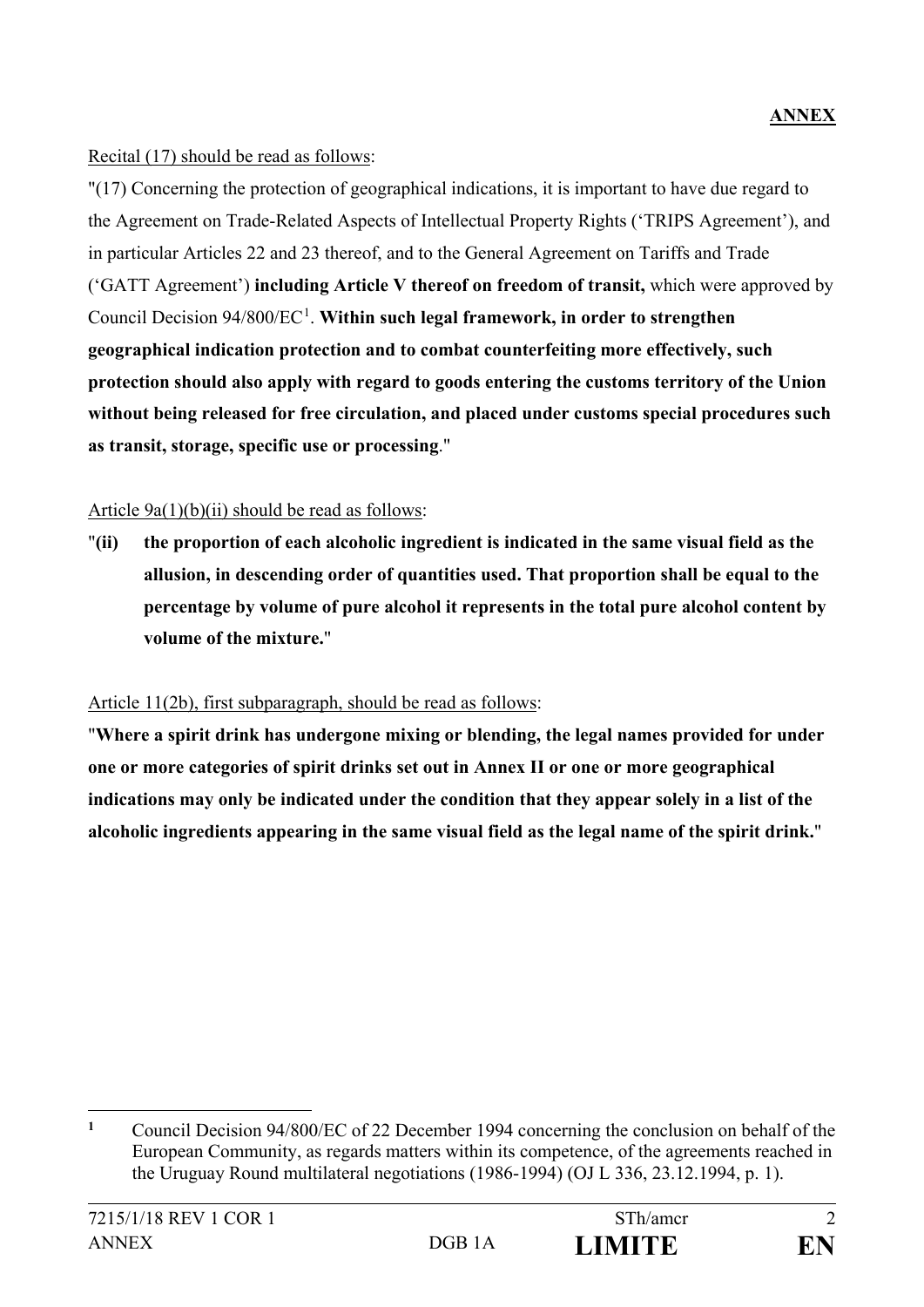### Annex II - Category 1 - Rum should be read as follows:

### "**1. Rum**

- (a) Rum is **a spirit drink produced exclusively by** one of the following: (i) a spirit drink produced exclusively by alcoholic fermentation and distillation, either from molasses or syrup produced in the manufacture of cane sugar or from sugar-cane juice itself and distilled at less than 96 % vol.**,** so that the distillate has the discernible specific organoleptic characteristics of rum;
	- (ii) a spirit drink produced exclusively by alcoholic fermentation and distillation of sugar-cane juice which has the aromatic characteristics specific to rum and a volatile substances content equal to or exceeding 225 grams per hectolitre of 100 % vol. alcohol. This spirit drink may be placed on the market with the word 'agricultural' qualifying the sales denomination 'rum' accompanied by any registered geographical indications of the French Overseas Departments and the Autonomous Region of Madeira.
- (b) The minimum alcoholic strength by volume of rum shall be 37,5 %.
- (c) No addition of alcohol as defined in point **(20) of Article 2a** (4) of Annex I, diluted or not, shall take place.
- (d) Rum shall not be flavoured.
- (e) Rum may only contain added caramel as a means to adapt colour.
- **(e***a***) Rum may be sweetened in order to round off the final taste. However, the final product may not contain more than 20 g of sweetening products per litre, expressed as invert sugar.**